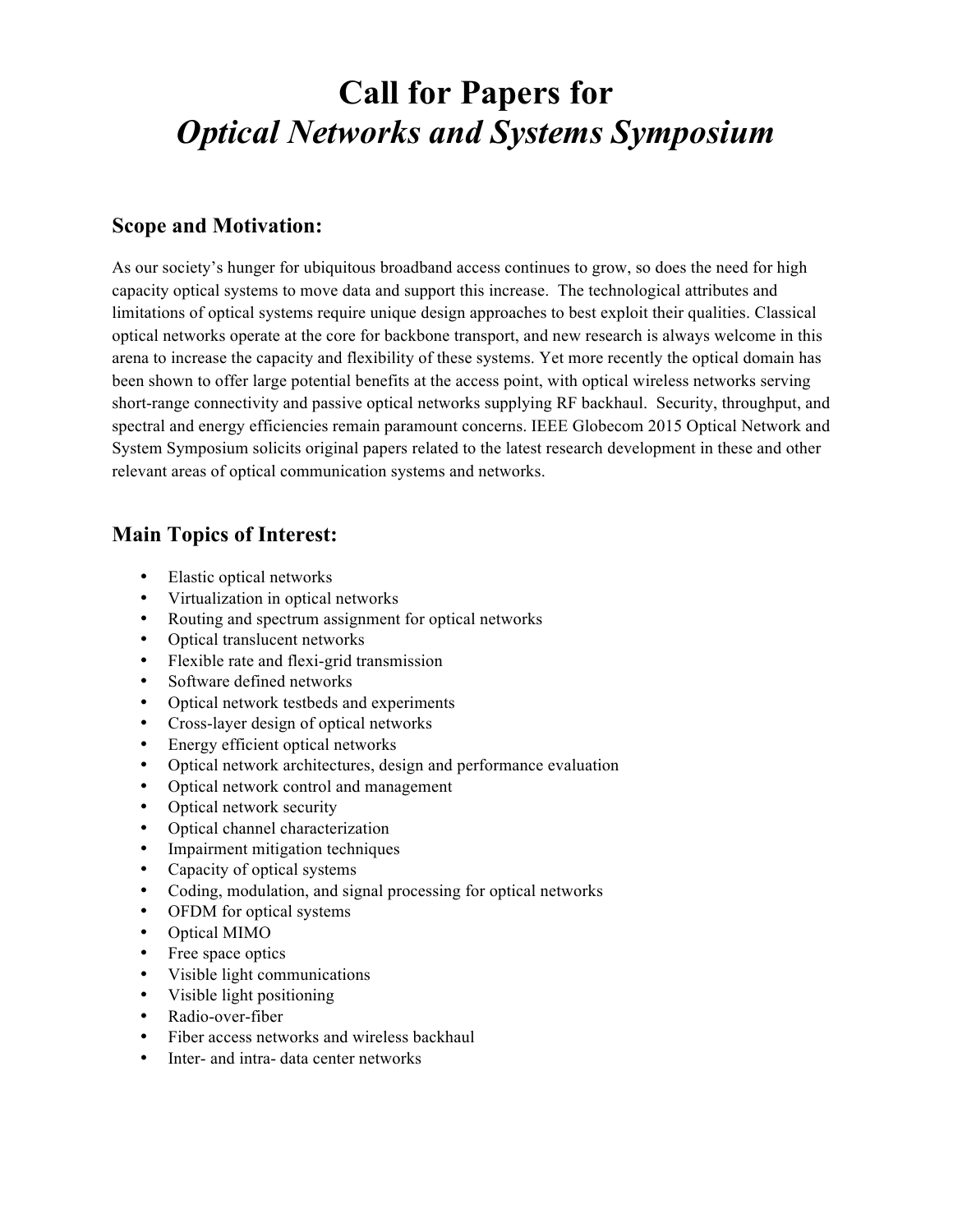## **Sponsoring Technical Committees:**

- Optical Networking
- Transmission, Access and Optical Systems

#### **How to Submit a Paper:**

The IEEE Globecom 2015 website provides full instructions on how to submit papers. You will select the desired symposium when submitting. **The paper submission deadline is April 1, 2015. Unlike recent ICC's and Globecom's, this is a hard deadline that will not be extended.**

#### **Symposium Co-Chairs:**

- Maite Brandt-Pearce (University of Virginia, USA)  $mb-p@$ virginia.edu
- Jean Armstrong (Monash Univ, Australia) jean.armstrong@monash.edu

# **Biographies**



Maïté Brandt-Pearce is a professor in the Charles L. Brown Department of Electrical and Computer Engineering at the University of Virginia. She received her Ph.D. in Electrical Engineering from Rice University in 1993. Her research interests include nonlinear effects in fiber-optics, free-space optical communications, cross-layer design of optical networks subject to physical layer degradations, body area networks, and radar signal processing. Dr. Brandt-Pearce is the recipient of an NSF CAREER Award and an NSF RIA. She is a co-recipient of Best Paper Awards at *ICC 2006* and *GLOBECOM 2012*. She serves on the editorial board of *IEEE Communications Letters*, *IEEE/OSA Journal of Optical Communications and Networks*, and *Springer Photonic Network Communications*. She was co-editor of a book entitled Cross-Layer Design in Optical Networks, Springer Optical Networks Series, 2013. She was the General Chair of the *Asilomar Conference on Signals, Systems & Computers* in 2009 and the Chair of the Optical Wireless Workshop at Globecom 2013.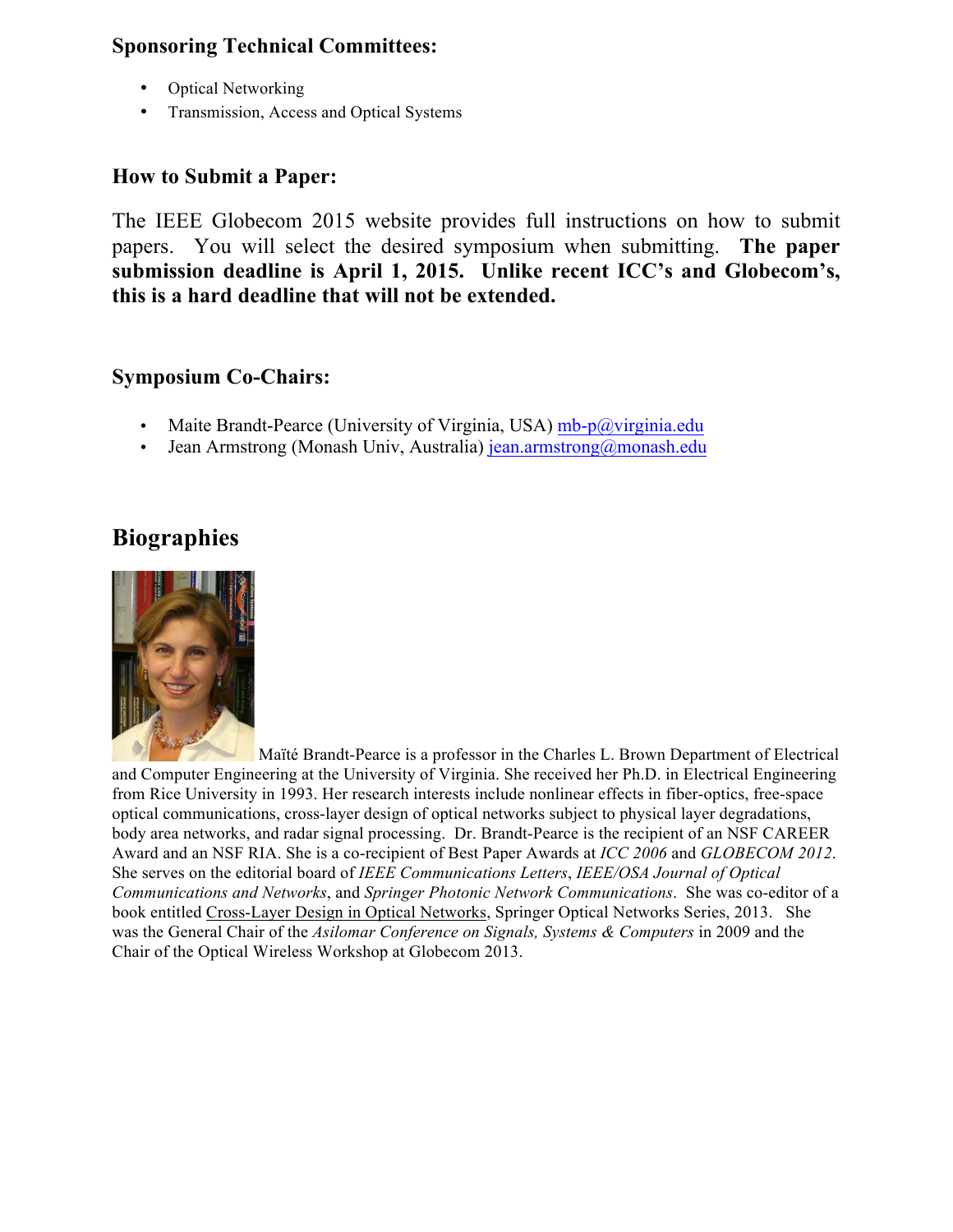

**Jean Armstrong** (IEEE M'89-SM'06) received the B.Sc. (First Class Honours) in Electrical Engineering from the University of Edinburgh, Scotland the M.Sc. in Digital Techniques from Heriot-Watt University, Edinburgh, Scotland, and the Ph.D. in Digital Communications from Monash University, Australia. From 1974–1977 she worked as a Design Engineer at Hewlett-Packard Ltd., Scotland. In 1977 she was appointed Lecturer in Electrical Engineering at the University of Melbourne, Australia. Since 1977 she has held a range of academic positions at the University of Melbourne, Monash University and La Trobe University. She is currently a Professor at Monash University.

Professor Armstrong has been the recipient of numerous awards including induction into the Victorian Honour Roll of Women, the Peter Doherty for the best commercialization opportunity in Australia in 2006 (joint winner), Zonta International Amelia Earhart Fellowship and Caroline Haslett Memorial Scholarship. In 2014 she was awarded the IEEE Communications Society Best Tutorial paper award. She is a member of the Australian Research Council (ARC) College of Experts.

She is currently an editor of *IEEE Transaction on Communications* and has previously served as an editor for *IEEE Communications Letters.* She was Workshop Co-chair for *ICC 2014*.

#### **TPC Members (Tentative)**

Erik Agrell Vincent Chan Milorad Cvijetic Neda Cvijetic Ivan Djordjevic Octavia Dobre Tarek El-bawab Costas Georghiades Ori Gerstel Roger Green Nathan Gomes Harald Haas Steve Hranilovic Sander Janssen Admela Jukan Joe Kahn Thomas Little Muriel Médard Biswanath Mukherjee Mohammad Noshad Yvan Pointurier Sebastian Randel